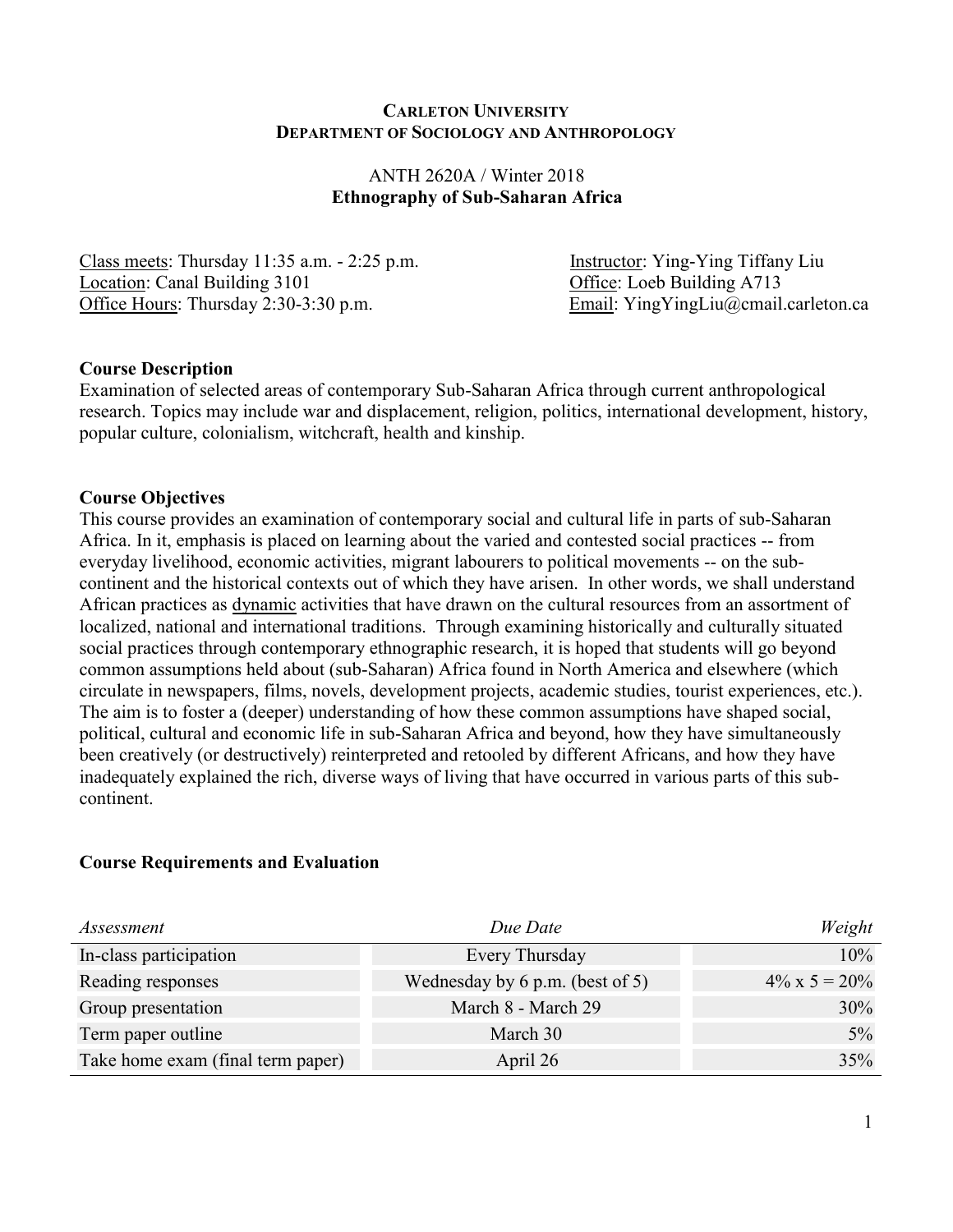**I. In-class Participation**: 10 % of final grade (+ 1% bonus point). At the end of each lecture, you will be asked to briefly discuss with other students (no groups of more than 5, although you can work alone if you prefer) about one question (will be provided by the instructor). All group members must write their own name, student ID number, and signature on one single sheet of paper along with your group's answer (in three to five sentences). Each one is worth 1 mark. You are able to get 11 participation marks for attending the twelve classes.

**II. Reading Responses**: 20 % of the final grade. For the weekly readings, you submit a brief response (e.g., What is the main argument? What are the supporting ideas? What theme interests you and why? What are the anthropological concepts have been discussed in the article?) as well (at least) one question regarding the readings in terms of its argument or evidence. You need to send it through cuLearn by **6 p.m. Wednesday** the night before this Thursday class. Each reader response (including questions) should be between 250-350 words. Each is worth **4%** of your final grade. You are graded on your top five marks. If you do less than three, you will receive a grade of "incomplete" for this course. I will **NOT** read or grade a reader response submitted after the class in which the reading is being discussed, unless the student has made a prior arrangement with me or is able to provide a medical certificate or other suitable documentation that states the duration of the illness/issue.

Criteria for grading is as follows:

- 4.0: Excellent response, succinctly drawing on reading for support
- 3.0: Great response, with a good understanding of the argument
- 2.0: Reasonably good response, shows evidence of engaging with the reading
- 1.0: Basic understanding of the reading
- $\leq 0.5$  Poor understanding of the reading; no question.

**III. Group Presentation**: 30 % of final grade. Students will form a group (between 4-5 or depends on the class size) and choose one book (fiction or a writer's memoir) written by an African-born author about people in Africa and/or African diaspora. Your team will be asked to make a 15-25 minute presentation. Below is the list of literatures that you can either borrow from the instructor or is available at the library. Students are welcome to choose another book that is not on this list, but must consult with me for permission. By Week 6 (February  $15<sup>th</sup>$ ) I would like to know which group you will be in and each group will sign up for a presentation date and the choice of book. More details about the presentation will be given out during the class of Week 3.

- ➢ *Things Fall Apart* (1958) Chinua Achebe
- ➢ *Petals of Blood* (1977) [Ngũgĩ wa Thiong'o](https://en.wikipedia.org/wiki/Ng%C5%A9g%C4%A9_wa_Thiong%27o)
- ➢ *Nervous Conditions* (1988) Tsitsi Dangarembaga
- ➢ *Disgrace* (1999) J.M. Coetzee
- ➢ *The Good Doctor* (2003) Damon Galgut
- ➢ *Americanah* (2013) Chimamanda Ngozi Adichie
- ➢ *We Need New Names* (2013) NoViolet Bulawayo
- ➢ *Homegoing* (2016) Yaa Gyasi
- ➢ *Black Moses* (2017) Alain Mabanckou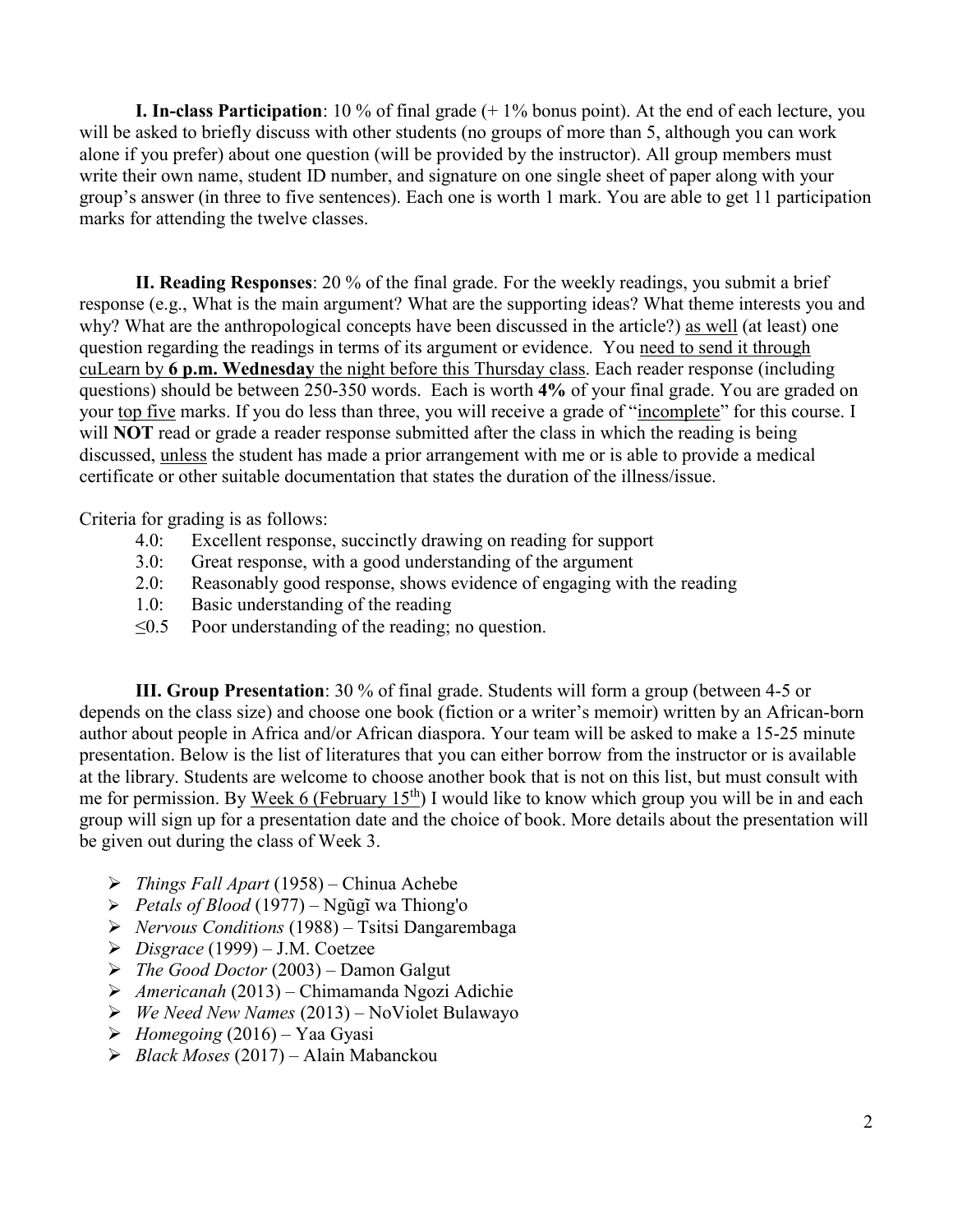**IV. Take Home Exam (Final Term Paper)**: 40% of final grade, comprised of 35% for paper and 5% for outline.

The aim is for you to examine different understandings of and perspectives on a particular topic in sub-Saharan Africa. You need to build an argument based on an ethnography book or journal article written by anthropologist(s) which is NOT a required reading. **Critically** discuss author's arguments with an analysis around academic journal articles (e.g., can be book reviews), what we have learned from this course, and other forms of discussions (e.g., online news articles or editorial points of view).

## **Outline** (5%): Due on **Friday, March 30** via cuLearn.

Must include:

citation style.

i) Ethnography book/article title, author, year of publication

ii) Summarize the main idea or theme of the ethnography

iii) Proposed argument(s)

iv) List of possible references you will be using (if it is a non-academic internet site, explain in a few sentences why this is relevant for your assignment)

## **Assignment** (35%): Due on **Thursday, April 26th** via cuLearn

Length: 10-12 typed pages (excluding endnotes, appendices and references cited) double spaced, 12 font with  $2.54$  cm  $(1")$  margins.

### The minimum requirements are:

i) You must read and cite at least 3 academic sources

- One ethnography book/article you'll be examining for the assignment
- One required reading from this class
- One academic journal article
- ii) You must explicitly lay out the main ideas of the ethnography and your arguments.
- iii) You must draw on perspectives and/or debates from your sources.

iv) You must use SOC/ANTH Department's Style Guide or AAA (American Anthropological Association) for the references and citation. The style guides can be found here:

SOC/ANTH Department

<https://carleton.ca/socanth/information-for-students/undergraduate-students/style-guide> AAA

<http://www.americananthro.org/StayInformed/Content.aspx?ItemNumber=2044>

**Submission of Work**: Please submit **an electronic copy of the take home exam (final term paper) via cuLearn by April 26th**. Late exams cannot be accepted without a formal deferral from the Registrar's Office. All other late assignments will be deducted 2% per day (this includes weekends). Late assignments will only be accepted without penalty if the student has made a prior arrangement with me or is able to provide a medical certificate or other suitable documentation that states the duration of the illness/issue. Without documentation, no assignment will be accepted two weeks past the deadline. **Evaluation Criteria**: Your paper will be evaluated by your ability: to synthesize material from various sources; to carry an argument through your discussion of the material; to write clearly; and consistent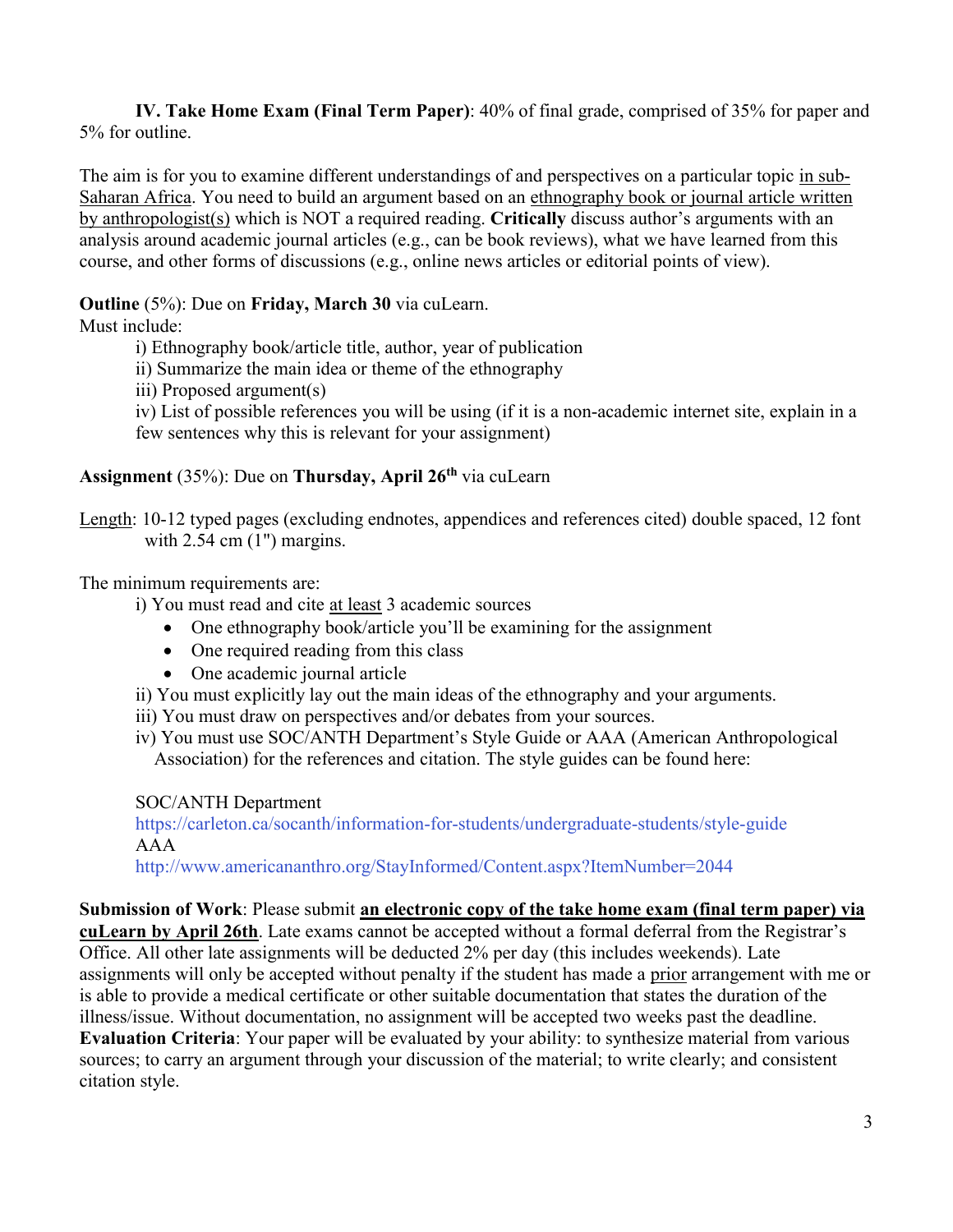# **READINGS SCHEDULE**

There is no textbook requirement for this course. All readings will be placed on cuLearn one week in advance. Readings should be done before the classes for which they are assigned. It is expected that you will consider the broad themes and arguments (i.e. don't get lost in the details) and relate them to the relevant lectures and discussion.

## Jan 11 **Week 1 Introduction to the course**

## 18 **Week 2 Anthropology and Colonialism**

- Moore, Sally Falk. 1994. *Anthropology and Africa: Changing Perspectives on a Changing Scene*. VA: University of Virginia Press. Pp. 1-14; 122-133.
- [De L'Estoile,](https://journals-scholarsportal-info.proxy.library.carleton.ca/search?q=Beno%C3%AEt%20De%20L%27Estoile&search_in=AUTHOR&sub=) Benoît. 2008. "The Past as It Lives Now: An Anthropology of Colonial Legacies." *Social Anthropology* 13(3): 267-279.

## 25 **Week 3 Images and Representations of Africa**

• Bruner, Edward. 2001. "The Maasai and the Lion King: Authenticity, Nationalism, and Globalization in African Tourism." *American Ethnologist* 28(4): 881-908.

Group presentation guidelines

### Feb 1 **Week 4 Making People: Kinship, Marriage, Gender**

- Cadigan, R. Jean. 2008. "Woman-to-Woman Marriage: Practices and Benefits in Sub-Saharan Africa." In *Classic Edition Sources: Anthropology*, edited by Elvio Angeloni, 115-120. Dubuque, IA: McGraw-Hill Contemporary Leaning Series.
- Hodgson, Dorothy. 1999. "Once Intrepid Warriors: Modernity and the Production of Maasai Masculinities." *Ethnology* 38(2): 121-150.

## 8 **Week 5 Bands, Tribes, Ethnicity in the 21st Century**

- Besteman, Catherine. 2012. "Translating Race across Time and Space: The Creation of Somali Bantu Ethnicity." *Identities: Global Studies in Culture and Power* 19(3): 285- 302.
- Binaisa, Naluwembe. 2013. "Diasporic Landscape: Theoretical Reflections on African Migrants' Everyday Practices of 'Home' and 'Belonging'" *Journal of Intercultural Studies* 34(5): 553-568.

## 15 **Week 6 Uncertain Livelihoods: Informalities of "the Economy"**

- Dolan, Catherine and Mary Johnstone-Louis. 2011. "Re-siting corporate responsibility: The making of South Africa's Avon entrepreneurs." *Focaal* 60(1): 21-33.
- Rutherford, Blair. 2008. "An Unsettled Belonging: Zimbabwean Farm Workers in Limpopo Province, South Africa." *Journal of Contemporary African Studies* 26(4): 401-415.

(February 19-23: Winter break)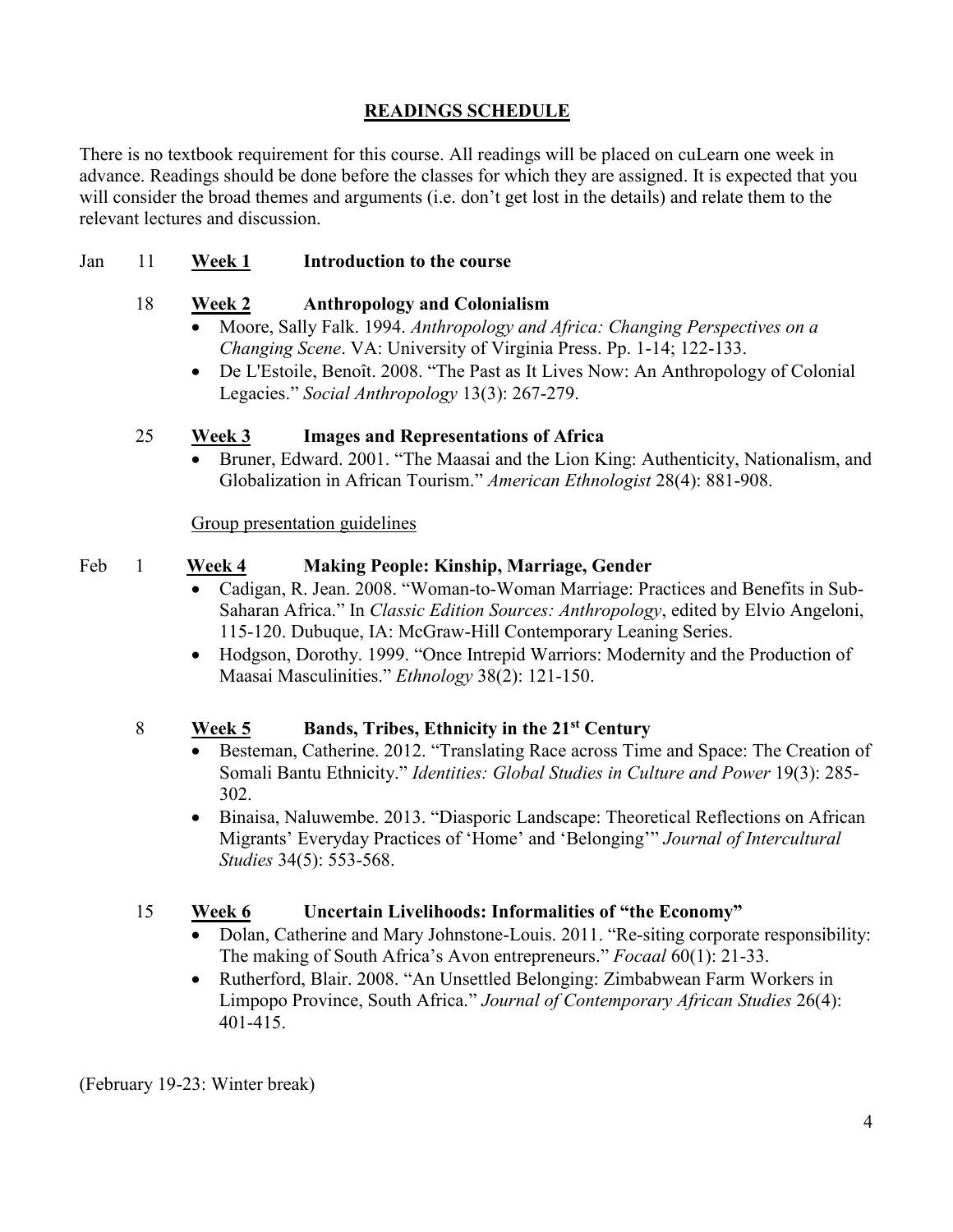## Mar 1 **Week 7 Rethinking Development: Aid or Trade?**

• Englund, Harri. 2008. **"**Extreme Poverty and Existential Obligations: Beyond Morality in the Anthropology of Africa?" *Social Analysis* 52(3): 33-50.

## 8 **Week 8 New Players in Africa's Globalization? China-Africa Relations**

• Siu, Helen F. and Mike McGovern. 2017. "China-Africa Encounters: Historical Legacies and Contemporary Realities." *Annual Review of Anthropology* 46: 337-355.

Group presentations

# 15 **Week 9 China's Rising Role in Africa**

• Nunoo, Isaac. 2017. "Africa in China's One Belt One Road Initiative: A Boon or Bane?" *International Journal of Social Science and Humanities Research* 5(2): 684- 694.

Group presentations

# 22 **Week 10 Small Scale Entrepreneurship: Africans in China/Chinese in Africa**

- Cissé, Daouda. 2015. "African Traders in Yiwu: Their Trade Networks and Their Role in the Distribution of 'Made in China' Products in Africa." *The Journal of Pan African Studies* 7(10): 44-64.
- Sheridan, Derek. 2018. "'If You Greet Them, They Ignore you': Chinese Migrants, (Refused) greetings, and the Interpersonal Ethics of Global Inequality in Tanzania." *Anthropological Quarterly* 91(1): 237-266.

Group presentations

# 29 **Week 11 Questions of Fieldwork**

• Gupta, Akhil and James Ferguson. 1997. "Discipline and Practice: 'The Field' as Site, Method, and Location in Anthropology." In *Anthropological Locations: Boundaries and Grounds of a Field Science*, edited by Akhil Gupta and James Ferguson, 1-25. Berkeley: University of California Press.

Group presentations

## Apr 5 **Week 12 Doing Cross-Cultural Research: Ethics and Methods**

- Geissler, P.W. 2013. "Public Secrets in Public Health: Knowing Not to Know While Making Scientific Knowledge." *American Ethnologist* 40(1): 13-34.
- Dia, Hamidou. 2013. "From Field to Concept: The Example of Senegalese Multisited Villages." *Journal of Intercultural Studies* 34(5): 569-583.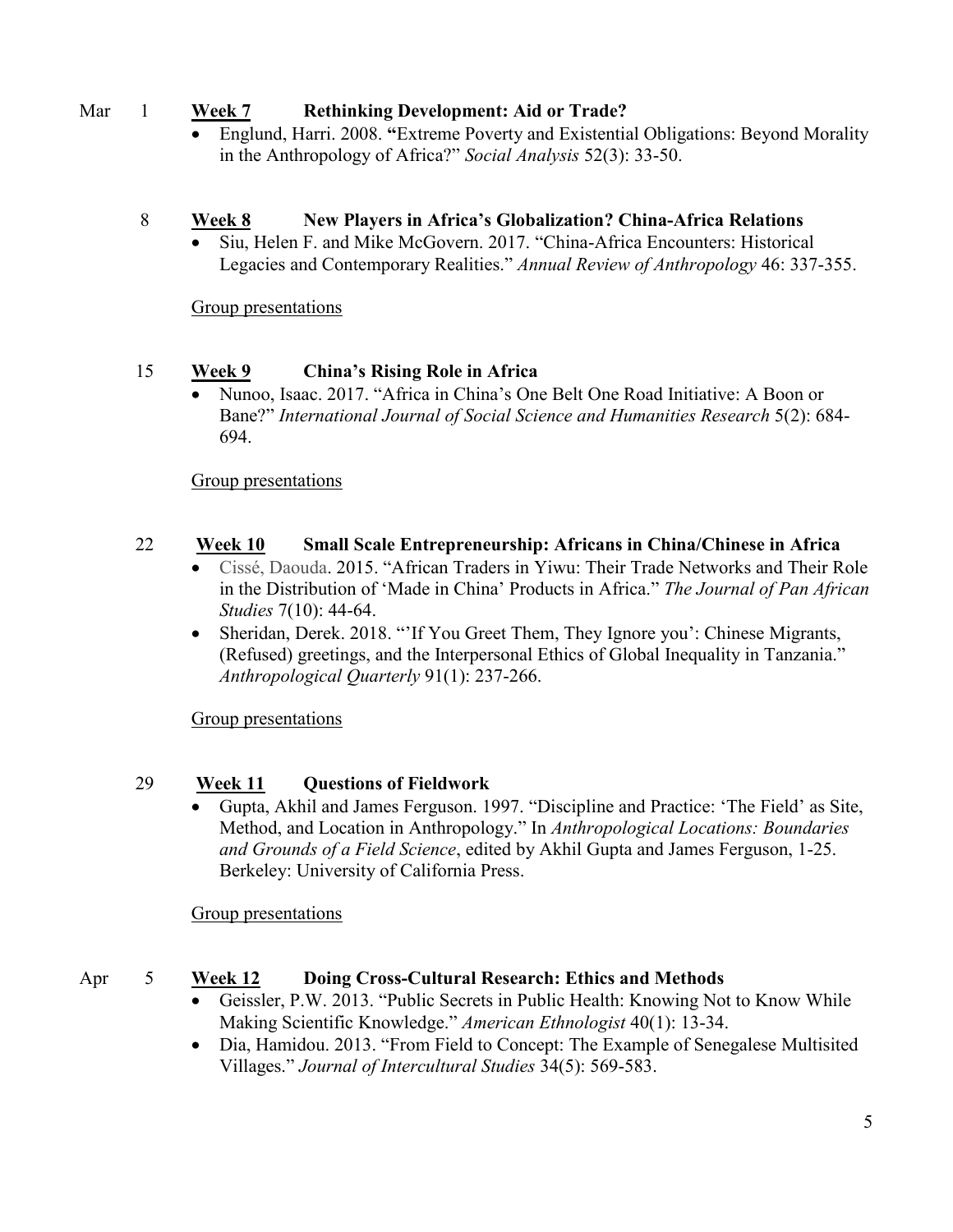In accordance with the Carleton University Undergraduate Calendar, the letter grades assigned in this course will have the following percentage equivalents:

| $A+=90-100$                                                                                    | $B+=77-79$       | $C_{+} = 67-69$                             | $D+=57-59$                                         |  |
|------------------------------------------------------------------------------------------------|------------------|---------------------------------------------|----------------------------------------------------|--|
| $A = 85-89$                                                                                    | $B = 73-76$      | $C = 63-66$                                 | $D = 53-56$                                        |  |
| $A = 80-84$                                                                                    | $B = 70-72$      | $C = 60-62$                                 | $D = 50-52$                                        |  |
| $F =$ Below 50                                                                                 | $DEF = Deferred$ |                                             | $WDN = Withoutmathbb{W}$ withdrawn from the course |  |
| $\text{ABS} = \text{Student absent from final exam}$                                           |                  | $DNC = Student$ did not complete the course |                                                    |  |
| $FND = (Failed, no Deferred) = Student could not pass the course even with 100% on final exam$ |                  |                                             |                                                    |  |

## **Academic Regulations, Accommodations, Plagiarism, Etc.**

University rules regarding registration, withdrawal, appealing marks, and most anything else you might need to know can be found on the university's website, here:

<http://www.carleton.ca/calendars/ugrad/current/regulations/acadregsuniv.html>

### **Academic Accommodations for Students with Disabilities**

The Paul Menton Centre for Students with Disabilities (PMC) provides services to students with Learning Disabilities (LD), psychiatric/mental health disabilities, Attention Deficit Hyperactivity Disorder (ADHD), Autism Spectrum Disorders (ASD), chronic medical conditions, and impairments in mobility, hearing, and vision. If you have a disability requiring academic accommodations in this course, please contact PMC at 613-520-6608 or [pmc@carleton.ca](mailto:pmc@carleton.ca) for a formal evaluation. If you are already registered with the PMC, contact your PMC coordinator to send me your *Letter of Accommodation* at the beginning of the term, and no later than two weeks before the first in-class scheduled test or exam requiring accommodation (*if applicable*). After requesting accommodation from PMC, meet with me to ensure accommodation arrangements are made. Please consult the PMC website for the deadline to request accommodations for the formally-scheduled exam (*if applicable*). \*The deadlines for contacting the Paul Menton Centre regarding accommodation for final exams for the Winter exam period is **March 9, 2018**.

## **For Religious Obligations:**

Students requesting academic accommodation on the basis of religious obligation should make a formal, written request to their instructors for alternate dates and/or means of satisfying academic requirements. Such requests should be made during the first two weeks of class, or as soon as possible after the need for accommodation is known to exist, but no later than two weeks before the compulsory event. Accommodation is to be worked out directly and on an individual basis between the student and the instructor(s) involved. Instructors will make accommodations in a way that avoids academic disadvantage to the student.

## **For Pregnancy:**

Pregnant students requiring academic accommodations are encouraged to contact an Equity Advisor in Equity Services to complete a letter of accommodation. The student must then make an appointment to discuss her needs with the instructor at least two weeks prior to the first academic event in which it is anticipated the accommodation will be required.

## **Plagiarism**

Plagiarism is the passing off of someone else's work as your own and is a serious academic offence. For the details of what constitutes plagiarism, the potential penalties and the procedures refer to the section on Instructional Offences in the Undergraduate Calendar.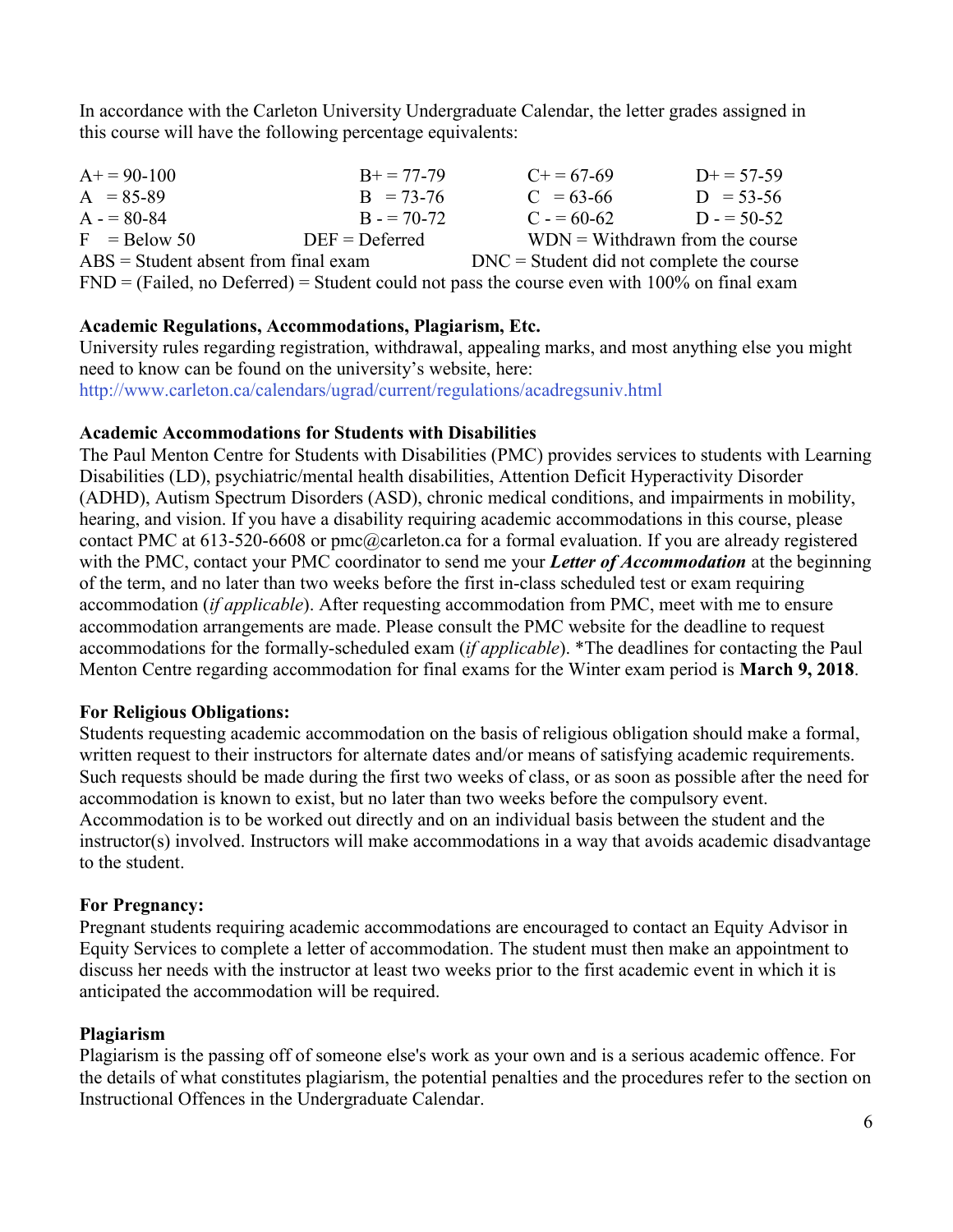## **What are the Penalties for Plagiarism?**

A student found to have plagiarized an assignment may be subject to one of several penalties including: expulsion; suspension from all studies at Carleton; suspension from full-time studies; and/or a reprimand; a refusal of permission to continue or to register in a specific degree program; academic probation; award of an FNS, Fail, or an ABS.

## **What are the Procedures?**

All allegations of plagiarism are reported to the faculty of Dean of FASS and Management. Documentation is prepared by instructors and/or departmental chairs.

The Dean writes to the student and the University Ombudsperson about the alleged plagiarism.

The Dean reviews the allegation. If it is not resolved at this level then it is referred to a tribunal appointed by the Senate.

#### **Plagiarism and cheating at the graduate level are viewed as being particularly serious and the sanctions imposed are accordingly severe**. Students are expected to familiarize themselves with and follow the Carleton University Student Academic Integrity Policy (See

http://www2.carleton.ca/sasc/advisingcentre/academic-integrity/). The Policy is strictly enforced and is binding on all students. Plagiarism and cheating – presenting another's ideas, arguments, words or images as your own, using unauthorized material, misrepresentation, fabricating or misrepresenting research data, unauthorized co-operation or collaboration or completing work for another student – weaken the quality of the graduate degree. Academic dishonesty in any form will not be tolerated. Students who infringe the Policy may be subject to one of several penalties including: expulsion; suspension from all studies at Carleton; suspension from full-time studies; a refusal of permission to continue or to register in a specific degree program; academic probation; or a grade of Failure in the course.

## **Important Information:**

- Student or professor materials created for this course (including presentations and posted notes, labs, case studies, assignments and exams) remain the intellectual property of the author(s). They are intended for personal use and may not be reproduced or redistributed without prior written consent of the author(s).
- Students must always retain a hard copy of all work that is submitted.
- Standing in a course is determined by the course instructor subject to the approval of the Faculty Dean. This means that grades submitted by the instructor may be subject to revision. No grades are final until they have been approved by the Dean.
- Carleton University is committed to protecting the privacy of those who study or work here (currently and formerly). To that end, Carleton's Privacy Office seeks to encourage the implementation of the privacy provisions of Ontario's Freedom of Information and Protection of Privacy Act (FIPPA) within the university.
- In accordance with FIPPA, please ensure all communication with staff/faculty is via your Carleton email account. To get your Carleton Email you will need to activate your MyCarletonOne account through Carleton Central. Once you have activated your MyCarletonOne account, log into the MyCarleton Portal. Please note that you will be able to link your MyCarletonOne account to other non- MyCarletonOne accounts and receive emails from us. However, for us to respond to